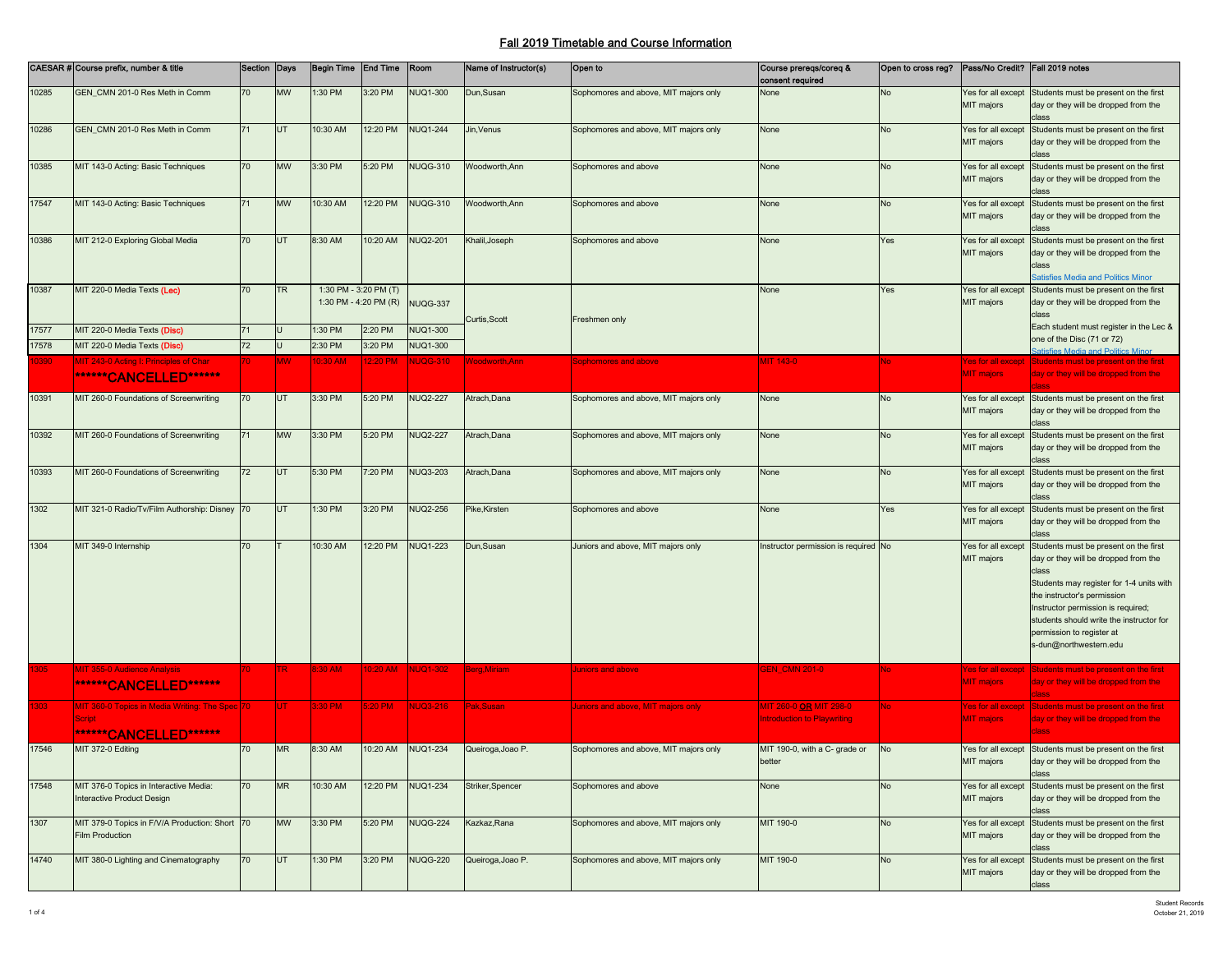|       | CAESAR # Course prefix, number & title                                       | Section Days    |           | Begin Time End Time   |                             | Room              | Name of Instructor(s)                           | Open to                                      | Course prereqs/coreq &<br>consent required | Open to cross reg? | Pass/No Credit? Fall 2019 notes  |                                                                               |
|-------|------------------------------------------------------------------------------|-----------------|-----------|-----------------------|-----------------------------|-------------------|-------------------------------------------------|----------------------------------------------|--------------------------------------------|--------------------|----------------------------------|-------------------------------------------------------------------------------|
| 1306  | MIT 388-0 Internet and Society                                               | 70              | MW        | 1:30 PM               | 3:20 PM                     | <b>NUQ2-201</b>   | Akdenizli.Banu                                  | Sophomores and above                         | None                                       | Yes                |                                  | Yes for all except Students must be present on the first                      |
|       |                                                                              |                 |           |                       |                             |                   |                                                 |                                              |                                            |                    | MIT majors                       | day or they will be dropped from the                                          |
|       |                                                                              |                 |           |                       |                             |                   |                                                 |                                              |                                            |                    |                                  | atisfies Media and Politics Minor                                             |
| 14719 | MIT 390-0 Directing: Directing the Camera                                    | 70              | UT.       | 8:30 AM               | 10:20 AM                    | <b>NUQG-220</b>   | Kazkaz.Rana                                     | Sophomores and above, MIT majors only        | MIT 190-0                                  | No                 | Yes for all except               | Students must be present on the first                                         |
|       |                                                                              |                 |           |                       |                             |                   |                                                 |                                              |                                            |                    | MIT majors                       | day or they will be dropped from the                                          |
| 14720 | MIT 392-0 Documentary Production                                             | 70              | <b>MR</b> | 1:30 PM               | 3:20 PM                     | <b>NUQG-224</b>   | Queiroga, Joao P.                               | Sophomores and above, MIT majors only        | MIT 190-0                                  | No                 | Yes for all except               | Students must be present on the first                                         |
|       |                                                                              |                 |           |                       |                             |                   |                                                 |                                              |                                            |                    | MIT majors                       | day or they will be dropped from the                                          |
|       |                                                                              |                 |           |                       |                             |                   |                                                 |                                              |                                            |                    |                                  |                                                                               |
| 14750 | MIT 393-0 2D Computer Animation                                              | 70 <sup>°</sup> | <b>MR</b> | 1:30 PM               | 3:20 PM                     | <b>NUQ1-225</b>   | Striker, Spencer                                | Sophomores and above, MIT majors only        | None                                       | No                 | Yes for all except<br>MIT majors | Students must be present on the first<br>day or they will be dropped from the |
|       |                                                                              |                 |           |                       |                             |                   |                                                 |                                              |                                            |                    |                                  |                                                                               |
| 10394 | MIT 398-0 Undergraduate Seminar: Media                                       | 70              | UT        | 10:30 AM              | 12:20 PM                    | <b>NUQ2-201</b>   | _owe, Gregory                                   | Sophomores and above                         | None                                       | Yes                | Yes for all except               | Students must be present on the first                                         |
|       | Entrepreneurs                                                                |                 |           |                       |                             |                   |                                                 |                                              |                                            |                    | MIT majors                       | day or they will be dropped from the<br>dass:                                 |
|       | MIT 398-0 Undergraduate Seminar: Arab                                        |                 |           | 1:30 PM               | 3:20 PM                     | <b>NUQ2-257</b>   | Khalil.Joseph                                   | Juniors and above                            | None                                       | res                | Yes for all except               | Students must be present on the first                                         |
|       | <b>Television Industries</b>                                                 |                 |           |                       |                             |                   |                                                 |                                              |                                            |                    | <b>MIT</b> majors                | day or they will be dropped from the                                          |
|       | *******CANCELLED******                                                       |                 |           |                       |                             |                   |                                                 |                                              |                                            |                    |                                  | lass                                                                          |
|       |                                                                              |                 |           |                       |                             |                   |                                                 |                                              |                                            |                    |                                  | <b>Satisfies Media and Politics Minor &amp;</b><br>Middle East Studies Minor  |
| 10396 | MIT 398-0 Undergraduate Seminar: Politics                                    | 72              | <b>MW</b> | 10:30 AM              | 12:20 PM                    | <b>NUQ1-245</b>   | Akdenizli.Banu                                  | Juniors and above                            | <b>GEN_CMN 201-0</b>                       | Yes                |                                  | Yes for all except Students must be present on the first                      |
|       | in the Digital World                                                         |                 |           |                       |                             |                   |                                                 |                                              |                                            |                    | MIT majors                       | day or they will be dropped from the                                          |
|       |                                                                              |                 |           |                       |                             |                   |                                                 |                                              |                                            |                    |                                  |                                                                               |
| 10397 | MIT 398-0 Undergraduate Seminar: The                                         | 73              | <b>MR</b> | 8:30 AM               | 10:20 AM                    | <b>NUQ2-201</b>   | Buchholz, Larissa                               | Sophomores and above                         | None                                       | No                 | Yes for all except               | atisfies Media and Politics Minor<br>Students must be present on the first    |
|       | <b>Construction of Value</b>                                                 |                 |           |                       |                             |                   |                                                 |                                              |                                            |                    | MIT majors                       | day or they will be dropped from the                                          |
|       |                                                                              |                 |           |                       |                             |                   |                                                 |                                              |                                            |                    |                                  | :lass                                                                         |
| 10400 | MIT 398-0 Undergraduate Seminar: Media<br>Ecosystems                         | 76              | UT        | 1:30 PM               | 3:20 PM                     | <b>NUQ2-257</b>   | Bergida, Gregory                                | Juniors and above, MIT majors only           | None                                       | No                 | No                               | Students must be present on the first                                         |
|       |                                                                              |                 |           |                       |                             |                   |                                                 |                                              |                                            |                    |                                  | day or they will be dropped from the<br>class                                 |
| 10287 | GEN_CMN 202-0 News and Numbers                                               | 70              | <b>TR</b> | 8:30 AM               | 10:20 AM                    | <b>NUQ1-225</b>   | Martin, Justin                                  | Sophomores and above, Journalism majors only | None                                       | No                 | No                               |                                                                               |
| 10367 | JOUR 101-0 Introduction to Journalism                                        | 70              | M/R       | 3:30 PM - 6:20 PM (M) |                             | <b>NUQ1-223</b>   | Brown, Marci                                    | <b>ABP Students only</b>                     | None                                       | Yes                | <b>No</b>                        |                                                                               |
|       |                                                                              |                 |           |                       | 11:30 AM - 12:20 PM (R) (M) | 8011 (R)          |                                                 |                                              |                                            |                    |                                  |                                                                               |
| 10368 | JOUR 201-0 Journalistic Storytelling                                         | 70              | UT        | 10:30 AM              | 12:20 PM                    | <b>NUQ1-300</b>   | Dedinsky, Mary                                  | Sophomores and above, Journalism majors only | <b>JOUR 202-0</b>                          | No                 | <b>No</b>                        |                                                                               |
| 10369 | JOUR 201-0 Journalistic Storytelling                                         | 71              | <b>UT</b> | 10:30 AM              | 12:20 PM                    | <b>NUQ1-245</b>   | Abusharif, Abraham                              | Sophomores and above, Journalism majors only | <b>JOUR 202-0</b>                          | No                 | <b>No</b>                        |                                                                               |
| 10370 | JOUR 202-0 Journalism in Digital World                                       | 70              | <b>MW</b> | 9:00 AM               | 10:50 AM                    | NUQG-337          | Borges-Rey, Eddy                                | Freshmen only                                | None                                       | <b>No</b>          | <b>No</b>                        |                                                                               |
|       |                                                                              |                 |           |                       |                             |                   | Pizarro, Marcela                                |                                              |                                            |                    |                                  |                                                                               |
| 314.  | IOUR 204-0 Social Media for Journalists                                      |                 | TR.       | $:30$ PM              | 3:20 PM                     | <b>NUQ1-234</b>   | Borges-Rey, Eddy                                | <b>Freshmen and Sophomores</b>               | <b>None</b>                                | No.                | No.                              |                                                                               |
|       | *******CANCELLED******                                                       |                 |           |                       |                             |                   |                                                 |                                              |                                            |                    |                                  |                                                                               |
| 10378 | JOUR 318-0 Mobile Journalism (MoJo)                                          | 70              | UT        | 8:30 AM               | 10:20 AM                    | <b>NUQ2-255</b>   | Borges-Rey, Eddy                                | Sophomores and above                         | None                                       | No                 | <b>No</b>                        |                                                                               |
| 10379 | JOUR 321-0 Storytelling: Mag & Feat. Wrtg                                    | 70              | <b>MW</b> | 10:30 AM              | 12:20 PM                    | NUQ3-203          | Abusharif, Abraham                              | Juniors and above, Journalism majors only    | JOUR 301-0 OR JOUR 301-1                   | <b>No</b>          | <b>No</b>                        |                                                                               |
| 10380 | JOUR 323-0 Video Journalism                                                  | 70              | <b>TR</b> | :30 PM                | 4:20 PM                     | <b>NUQ2-200</b>   | Berg,Miriam                                     | Juniors and above                            | with a C or better<br>None                 | Yes                | <b>No</b>                        |                                                                               |
|       |                                                                              |                 |           |                       |                             | NUQ2-201          |                                                 |                                              |                                            |                    |                                  |                                                                               |
| 10381 | JOUR 370-0 Media Law & Ethics                                                | 70              | <b>MW</b> | 1:30 PM               | 3:20 PM                     | <b>NUQG-200</b>   | Lamay, Craig                                    | Juniors and above                            | None                                       | No                 | <b>No</b>                        |                                                                               |
| 10382 | <b>JOUR 370-0 Media Law &amp; Ethics</b>                                     | 71              | <b>MW</b> | 3:30 PM               | 5:20 PM                     | <b>NUQG-200</b>   | Lamay, Craig                                    | Juniors and above                            | None                                       | No                 | <b>No</b>                        |                                                                               |
|       | <b>IOUR 390-0 Special Topics: Data</b>                                       |                 |           | 0:30 AM               | 2:20 PM                     | <b>NUQ1-225</b>   | Aartin, Justin                                  | <b>Sophomores and above</b>                  | <b>OUR 202-0</b>                           | 'es                |                                  |                                                                               |
|       | <b>Visualization for JR&amp;COM</b>                                          |                 |           |                       |                             |                   |                                                 |                                              |                                            |                    |                                  |                                                                               |
|       | <b>******CANCELLED******</b>                                                 |                 |           |                       |                             |                   |                                                 |                                              |                                            |                    |                                  |                                                                               |
|       |                                                                              |                 |           |                       |                             |                   |                                                 |                                              |                                            |                    |                                  |                                                                               |
| 3953  | MIT 398-0 Undergraduate Seminar: Data<br><b>Visualization for JR&amp;COM</b> |                 | TR.       | 10:30 AM              |                             | 12:20 PM NUQ1-225 | Martin, Justin                                  | <b>Sophomores and above</b>                  | <b>JOUR 202-0</b>                          | Yes:               |                                  |                                                                               |
|       |                                                                              |                 |           |                       |                             |                   |                                                 |                                              |                                            |                    |                                  |                                                                               |
|       | <b>******CANCELLED******</b>                                                 |                 |           |                       |                             |                   |                                                 |                                              |                                            |                    |                                  |                                                                               |
|       |                                                                              |                 |           |                       |                             |                   |                                                 |                                              |                                            |                    |                                  |                                                                               |
| 10384 | JOUR 390-0 Special Topics: Public Opinion<br>& News Audience                 | 171             | UT.       | 8:30 AM               | 10:20 AM                    | <b>NUQ1-300</b>   | Lugo-Ocando, Jairo Alfonso Sophomores and above |                                              | None                                       | Yes                | <b>No</b>                        |                                                                               |
| 10399 | MIT 398-0 Undergraduate Seminar: Public                                      | 75              | ÜT        | 3:30 AM               | 10:20 AM                    | <b>NUQ1-300</b>   | ugo-Ocando,Jairo Alfonso                        | Sophomores and above                         | None                                       | es/                | <b>No</b>                        |                                                                               |
|       | <b>Opinion &amp; News Audience</b>                                           |                 |           |                       |                             |                   |                                                 |                                              |                                            |                    |                                  |                                                                               |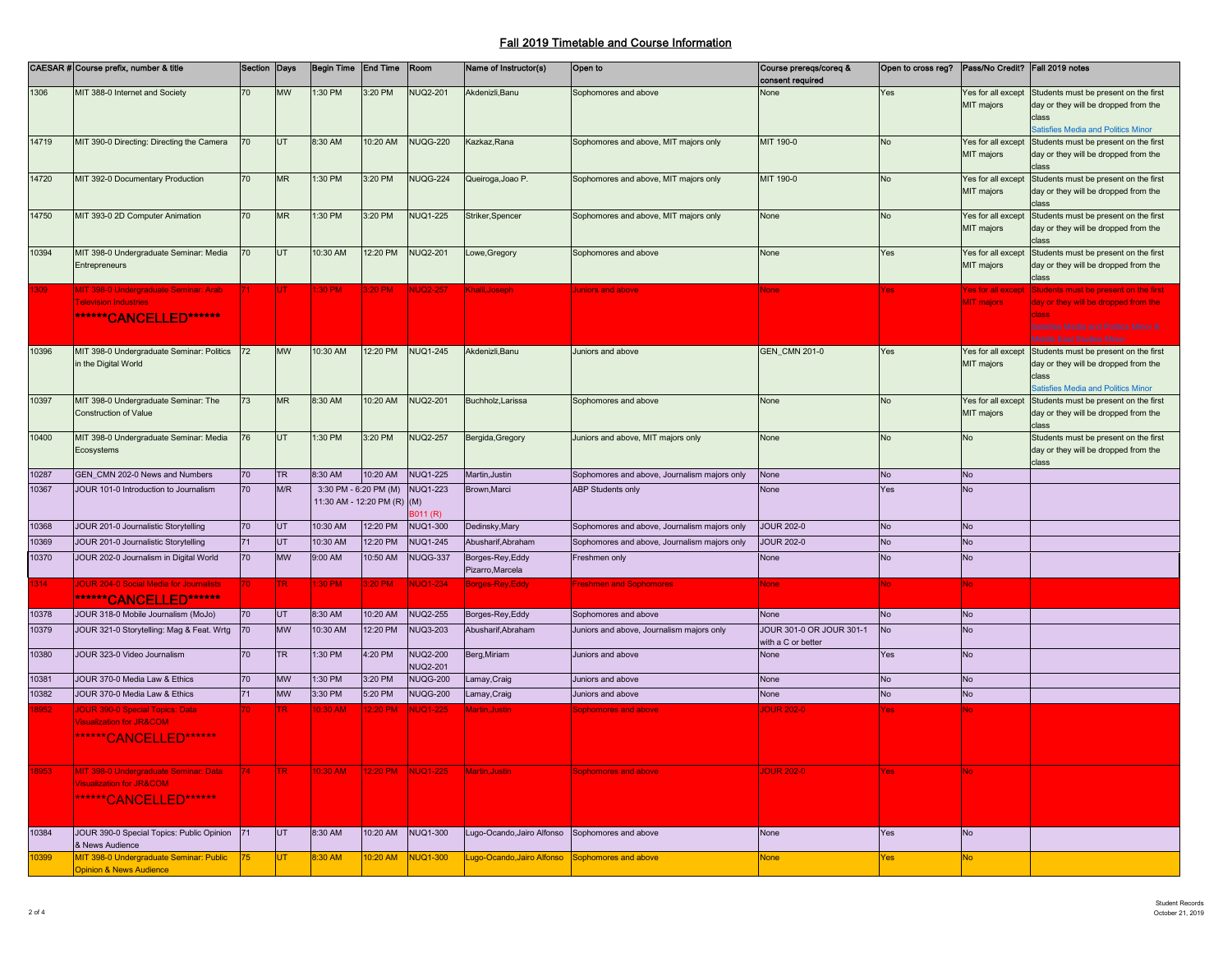|       | CAESAR # Course prefix, number & title                                      | Section Days    |           | Begin Time End Time |          | Room             | Name of Instructor(s)                | Open to                 | Course prereqs/coreq &<br>consent required | Open to cross reg?   Pass/No Credit?   Fall 2019 notes |            |                                                                           |
|-------|-----------------------------------------------------------------------------|-----------------|-----------|---------------------|----------|------------------|--------------------------------------|-------------------------|--------------------------------------------|--------------------------------------------------------|------------|---------------------------------------------------------------------------|
| 18943 | JOUR 390-0 Special Topics: Media Giants & 72                                |                 |           | 3:30PM              | 7:20PM   | <b>NUQ 1-234</b> | Pizarro, Marcela                     | Juniors and above       | None                                       | <b>No</b>                                              | <b>No</b>  |                                                                           |
|       | <b>Social Networks</b>                                                      |                 |           |                     |          |                  |                                      |                         |                                            |                                                        |            |                                                                           |
| 8965  | MIT 398-0 Undergraduate Seminar: Media                                      | 77 <sub>1</sub> |           | 3:30PM              | 7:20PM   | <b>NUQ 1-234</b> | Pizarro, Marcela                     | Juniors and above       | <b>None</b>                                | <b>No</b>                                              | <b>No</b>  |                                                                           |
|       | <b>Giants &amp; Social Networks</b>                                         |                 |           |                     |          |                  |                                      |                         |                                            |                                                        |            |                                                                           |
| 1268  | STRATCOM 303-0 Introduction to Strategic                                    | 70              | <b>MW</b> | 1:30 PM             | 3:20 PM  | <b>NUQ2-258</b>  | Anghelcev, George                    | Sophomores and above    | None                                       | <b>No</b>                                              | No         | Students who have earned credit for                                       |
|       | Comm                                                                        |                 |           |                     |          |                  |                                      |                         |                                            |                                                        |            | IMC 330-0 or IMC 303 may not earn                                         |
|       |                                                                             |                 |           |                     |          |                  |                                      |                         |                                            |                                                        |            | credit for STRATCOM 303-0<br><b>Satisfies Strategic Communication</b>     |
|       |                                                                             |                 |           |                     |          |                  |                                      |                         |                                            |                                                        |            | Certificate                                                               |
| 1292  | STRATCOM 305-0 Corporate Storytelling                                       | 70              | <b>MW</b> | 8:30 AM             | 10:20 AM | <b>NUQG-200</b>  | Anghelcev, George                    | Sophomores and above    | IMC 330-0 or STRATCOM 303- No              |                                                        | No         | Students who have earned credit for                                       |
|       |                                                                             |                 |           |                     |          |                  |                                      |                         |                                            |                                                        |            | IMC 331-0 may not earn credit for                                         |
|       |                                                                             |                 |           |                     |          |                  |                                      |                         |                                            |                                                        |            | STRATCOM 305-0                                                            |
|       |                                                                             |                 |           |                     |          |                  |                                      |                         |                                            |                                                        |            | <b>Satisfies Strategic Communication</b>                                  |
| 1269  | STRATCOM 307-0 Digit, Soc & Mobile                                          | 70              | <b>MW</b> | 10:30 AM            | 12:20 PM | <b>NUQ2-258</b>  | Allagui, Ilhem                       | Sophomores and above    | STRATCOM 303-0                             | <b>No</b>                                              | No         | Certificate<br>atisfies Strategic Communication                           |
|       | Markteing                                                                   |                 |           |                     |          |                  |                                      |                         |                                            |                                                        |            | ertificate                                                                |
| 10270 | ANTHRO 242-0 Anthro Special Topics: Intro 70                                |                 | <b>MW</b> | 3:30 PM             | 5:20 PM  | <b>NUQ1-245</b>  | Hermez, Sami                         | Freshmen and sophomores | None                                       | Yes                                                    | Yes        | <b>Satisfies Middle East Studies Minor</b>                                |
|       | to Anthro in Middle East                                                    |                 |           |                     |          |                  |                                      |                         |                                            |                                                        |            |                                                                           |
| 10271 | ANTHRO 379-0 Advanced Topics in Anthro:                                     | 70              | <b>MW</b> | 8:30 AM             | 10:20 AM | <b>NUQ1-223</b>  | Hermez, Sami                         | Sophomores and above    | None                                       | Yes                                                    | Yes        | <b>Satisfies Middle East Studies Minor</b>                                |
| 10272 | <b>Violence/Power/Resistance</b><br><b>ARABIC 142-1 Arabic for Media</b>    | 70              | R         | 8:30 AM             | 10:20 AM | <b>NUQ3-203</b>  | Ouanaimi, Mounir                     | Freshmen and above      | Instructor permission is required Yes      |                                                        | Yes        | Students should email the instructor for                                  |
|       |                                                                             |                 |           |                     |          |                  |                                      |                         |                                            |                                                        |            | permission to register at: mounir-                                        |
|       |                                                                             |                 |           |                     |          |                  |                                      |                         |                                            |                                                        |            | ouanaimi@northwestern.edu                                                 |
|       |                                                                             |                 |           |                     |          |                  |                                      |                         |                                            |                                                        |            | Satisfies Middle East Studies Minor                                       |
|       |                                                                             |                 |           |                     |          |                  |                                      |                         |                                            |                                                        |            | This course carries 0.5 NU-Q units                                        |
| 10273 | ECON 387-0 Topics in Economics: Personal- 70                                |                 | <b>MW</b> | 5:30 PM             | 7:20 PM  | <b>NUQG-200</b>  | Bandi, Giovanni                      |                         | None                                       | Yes                                                    | <b>Yes</b> | <b>Satisfies Middle East Studies Minor</b>                                |
|       | <b>Entrepreneur Finance</b>                                                 |                 |           |                     |          |                  | Rabbani, Tamer                       | Sophomores and above    |                                            |                                                        |            |                                                                           |
| 10274 | <b>ENGLISH 103-1 First-Year Writing</b>                                     | 70              | <b>TR</b> | 8:30 AM             | 10:20 AM | <b>NUQ2-254</b>  | Larson, Adam                         | Freshmen only           | None                                       | <b>No</b>                                              | <b>No</b>  |                                                                           |
| 0275  | ENGLISH 103-1 First-Year Writing                                            | 71              | TR        | 10:30 AM            | 12:20 PM | <b>NUQ2-258</b>  | Lombard, Maria                       | Freshmen only           | None                                       | <b>No</b>                                              | No         |                                                                           |
| 10276 | ENGLISH 103-1 First-Year Writing                                            | 72              | TR        | 8:30 AM             | 10:20 AM | <b>NUQ2-227</b>  | Wilson, Kelly                        | Freshmen only           | None                                       | <b>No</b>                                              | <b>No</b>  |                                                                           |
| 10277 | ENGLISH 103-1 First-Year Writing                                            | 73              | TR        | 10:30 AM            | 12:20 PM | <b>NUQ1-302</b>  | Laduke, Aaron                        | Freshmen only           | None                                       | <b>No</b>                                              | <b>No</b>  |                                                                           |
| 0278  | ENGLISH 103-1 First-Year Writing                                            | 74              | TR        | 8:30 AM             | 10:20 AM | <b>NUQ3-216</b>  | Meekings, Sam                        | Freshmen only           | None                                       | <b>No</b>                                              | <b>No</b>  |                                                                           |
| 0279  | ENGLISH 103-1 First-Year Writing                                            | 75              | TR        | 10:30 AM            | 12:20 PM | <b>NUQ3-216</b>  | Meekings, Sam                        | Freshmen only           | None                                       | <b>No</b>                                              | No         |                                                                           |
| 0280  | ENGLISH 103-1 First-Year Writing                                            | 76              | TR        | 10:30 AM            | 12:20 PM | <b>NUQ2-227</b>  | Hodapp, James                        | Freshmen only           | None                                       | <b>No</b>                                              | <b>No</b>  |                                                                           |
| 8591  | ENGLISH 103-1 First-Year Writing                                            | 77              | TR        | 8:30 AM             | 10:20 AM | <b>NUQ1-223</b>  | Jones, Danielle                      | Freshmen only           | None                                       | <b>No</b>                                              | <b>No</b>  |                                                                           |
| 0281  | <b>ENGLISH 242-0 Topics in Literature:</b><br><b>Children's Literature</b>  | 70              | UT        | 8:30 AM             | 10:20 AM | <b>NUQ2-257</b>  | .ombard, Maria                       | Freshmen and sophomores | None                                       | Yes                                                    | Yes        |                                                                           |
| 10282 | ENGLISH 242-0 Topics in Literature: 20th                                    | 71              | <b>UT</b> | 3:30 PM             | 5:20 PM  | <b>NUQ3-216</b>  | Laduke, Aaron                        | Freshmen and sophomores | None                                       | Yes                                                    | Yes        |                                                                           |
| 10283 | <b>Century American Lit</b><br>ENGLISH 379-0 Special Topics: South Asian 70 |                 | UT        | 8:30 AM             | 10:20 AM | <b>NUQG-200</b>  | Smith, Kathleen Hewitt               | Sophomores and above    | None                                       | Yes                                                    | Yes        |                                                                           |
|       | <b>iterature</b>                                                            |                 |           |                     |          |                  |                                      |                         |                                            |                                                        |            |                                                                           |
| 0284  | ENGLISH 379-0 Special Topics: Graphic<br><b>Novels</b>                      | 71              | UT        | 1:30 PM             | 3:20 PM  | <b>NUQ2-255</b>  | Hodapp, James                        | Sophomores and above    | None                                       | Yes                                                    | Yes        | <b>Satisfies Middle East Studies Minor</b>                                |
| 0288  | <b>HISTORY 242-0 Topics in History History of</b><br>he Middle East         | 70              | <b>MW</b> | 3:30 PM             | 5:20 PM  | <b>NUQ2-258</b>  | Wright, Zachary                      | Freshmen and sophomores | None                                       | Yes                                                    | Yes        | <b>Satisfies Middle East Studies Minor</b>                                |
| 10289 | <b>HISTORY 387-0 History Adv Special Topics:</b>                            | 70              | <b>MW</b> | 3:30 PM             | 5:20 PM  | <b>NUQ2-255</b>  | Sparshott, Christopher               | Sophomores and above    | None                                       | Yes                                                    | Yes        |                                                                           |
| 10290 | Popular American Culture<br>NTERDIS 203-0 Ways of Knowing (Lec)             | 70              | M         | 9:00 AM             | 11:50 AM | <b>NUQG-226</b>  | Mitchell, Jocelyn                    | Sophomores only         | None                                       | <b>No</b>                                              | Yes        | Each student must register in the Lec                                     |
|       |                                                                             |                 |           |                     |          |                  | Sparshott, Christopher               |                         |                                            |                                                        |            | & one of the Disc (71,72,73 or74)                                         |
| 10291 | NTERDIS 203-0 Ways of Knowing (Disc)                                        | 71              | W         | 9:00 AM             | 10:20 AM | <b>NUQ2-255</b>  | Mitchell, Jocelyn                    | Sophomores only         | None                                       | <b>No</b>                                              | Yes        |                                                                           |
| 10292 | NTERDIS 203-0 Ways of Knowing (Disc)                                        | 72              | W         | 10:30 AM            | 11:50 AM | <b>NUQ2-255</b>  | Mitchell, Jocelyn                    | Sophomores only         | None                                       | <b>No</b>                                              | Yes        |                                                                           |
| 10293 | <b>INTERDIS 203-0 Ways of Knowing (Disc)</b>                                | 73              | W         | 9:00 AM             | 10:20 AM | <b>NUQ2-257</b>  | Sparshott, Christopher               | Sophomores only         | None                                       | <b>No</b>                                              | Yes        |                                                                           |
| 10294 | NTERDIS 203-0 Ways of Knowing (Disc)                                        | 74              | W         | 10:30 AM            | 11:50 AM | <b>NUQ2-257</b>  | Sparshott, Christopher               | Sophomores only         | None                                       | <b>No</b>                                              | Yes        |                                                                           |
| 0295  | <b>INTERDIS 242-0 Topics in Sci &amp; Tech</b>                              | 70              | TR.       | 8:30 AM             | 10:20 AM | <b>NUQ2-256</b>  | Mohsin, Anto                         | Freshmen and sophomores | None                                       | Yes                                                    | Yes        |                                                                           |
|       | Studies: Intro to Sci & Tech Studies                                        |                 |           |                     |          |                  |                                      |                         |                                            |                                                        |            |                                                                           |
| 0296  | <b>INTERDIS 301-0 Doha Seminar: Qatar on</b><br>the World Stage             | 70              |           | 3:30 PM             | 7:20 PM  | <b>NUQ2-256</b>  | Wright, Zachary<br>Siddiqui, Sohaira | Juniors and above       | Permission is required                     | Yes                                                    | Yes        | If interested contact Michelle Telafici at<br>m-telafici@northwestern.edu |
|       |                                                                             |                 |           |                     |          |                  |                                      |                         |                                            |                                                        |            | atisfies Middle East Studies Minor                                        |